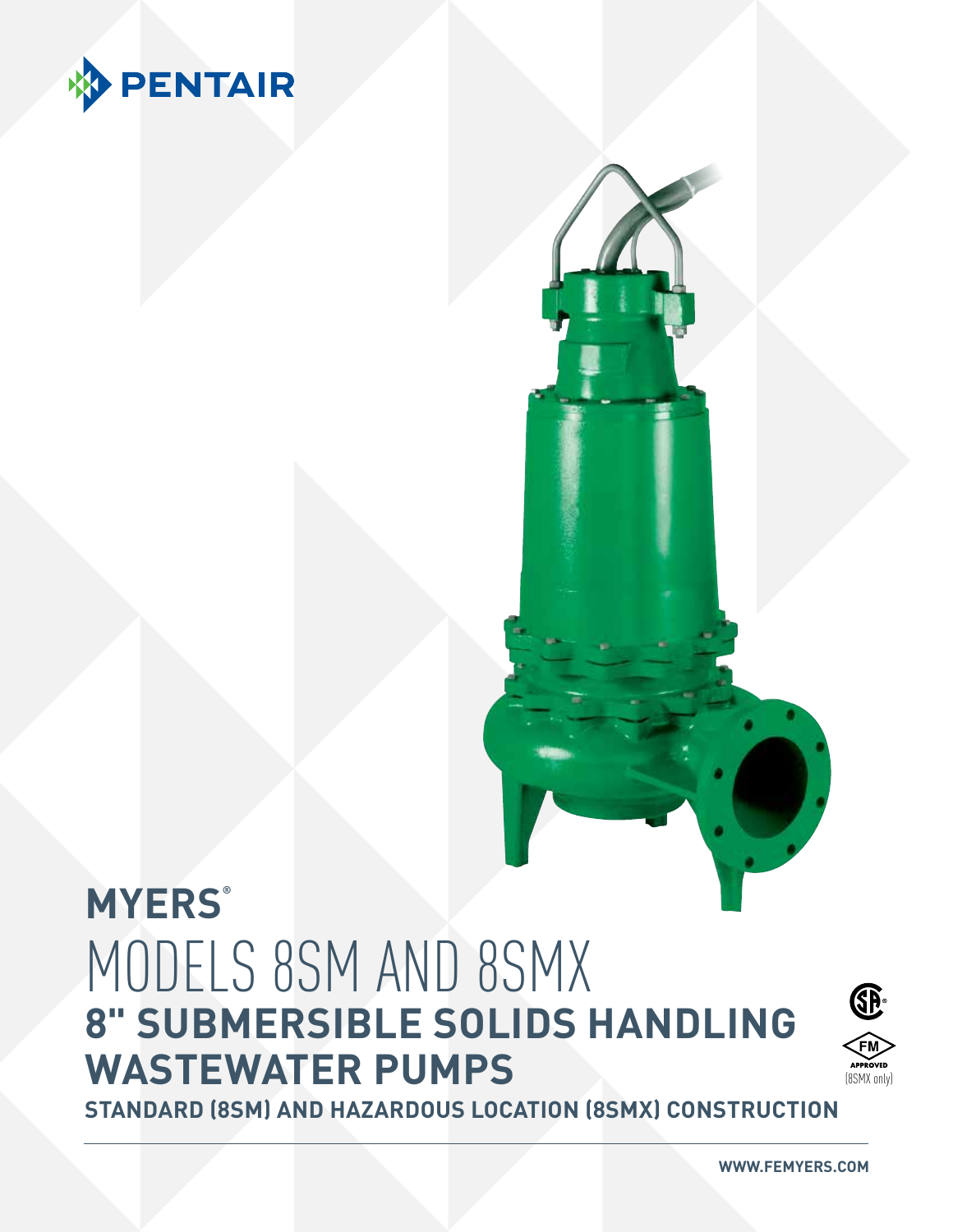## **MYERS®** MODELS 8SM AND 8SMX 8" Submersible Solids Handling Wastewater Pumps

## The Myers 8SM Submersible Solids Handling Sewage Pumps are Designed Especially for High Flow Applications such as:

Large municipal lift stations, treatment plants, transfer stations and dewatering. A quick removal type rail system is available to simplify installation and maintenance. The 8SM's ability to handle solids up to 3 inches in diameter make it ideal for most high flow wastewater applications. For more information, contact your Myers distributor or the Myers sales office at 419-289-1144.

|  |  | ٠ |
|--|--|---|
|  |  |   |

| <b>Product Capabilities</b>        |                          |                        |  |  |  |  |  |  |
|------------------------------------|--------------------------|------------------------|--|--|--|--|--|--|
| Capacities To                      | 2320 gpm                 | 8800 lpm               |  |  |  |  |  |  |
| Heads To                           | 260 ft.                  | 79 <sub>m</sub>        |  |  |  |  |  |  |
| Solids Handling                    | $3$ in.                  | 76 mm                  |  |  |  |  |  |  |
| Liquids Handling                   |                          | raw unscreened sewage, |  |  |  |  |  |  |
|                                    | drain water, effluent    |                        |  |  |  |  |  |  |
| Intermittent Liquid Temp.          | up to 140°F              | up to 60°C             |  |  |  |  |  |  |
| Winding Insulation Temp. (Class H) | $356^{\circ}$ F          | $180^{\circ}$ C        |  |  |  |  |  |  |
| Available Motors                   | <b>1750 RPM</b>          |                        |  |  |  |  |  |  |
|                                    | 75, 100, 125 HP          |                        |  |  |  |  |  |  |
|                                    | 460 & 575 volts          |                        |  |  |  |  |  |  |
|                                    | 3 phase, 60 Hz           |                        |  |  |  |  |  |  |
| Std. Third Party Approvals         | CSA                      |                        |  |  |  |  |  |  |
| Optional Approvals                 | FM Class 1, Groups C & D |                        |  |  |  |  |  |  |
|                                    | (8SMX only)              |                        |  |  |  |  |  |  |
| Acceptable pH Range                | $6 - 9$                  |                        |  |  |  |  |  |  |
| Specific Gravity                   | $.9 - 1.1$               |                        |  |  |  |  |  |  |
| Viscosity                          | $28 - 35$ SSU            |                        |  |  |  |  |  |  |
| Discharge, Horizontal              | 8 in.                    | 203.2 mm               |  |  |  |  |  |  |

Construction Materials Motor Housing, Seal Housing, Cord Cap and Volute Case cast iron, Class 30, ASTM A48 Impeller ductile iron, Class 65, ASTM A536 Power and Control Cord SOOW, W Double Tandem  $\begin{array}{c} \text{Standard} - \text{carbon} \& \text{ceramic} \\ \text{Mechanical Seals} \end{array}$ Optional – lower tungsten carbide Pump, Motor Shaft 416 SST Fasteners 300 series SST Case Wear Ring bronze

Note: Consult factory for applications outside these recommendations.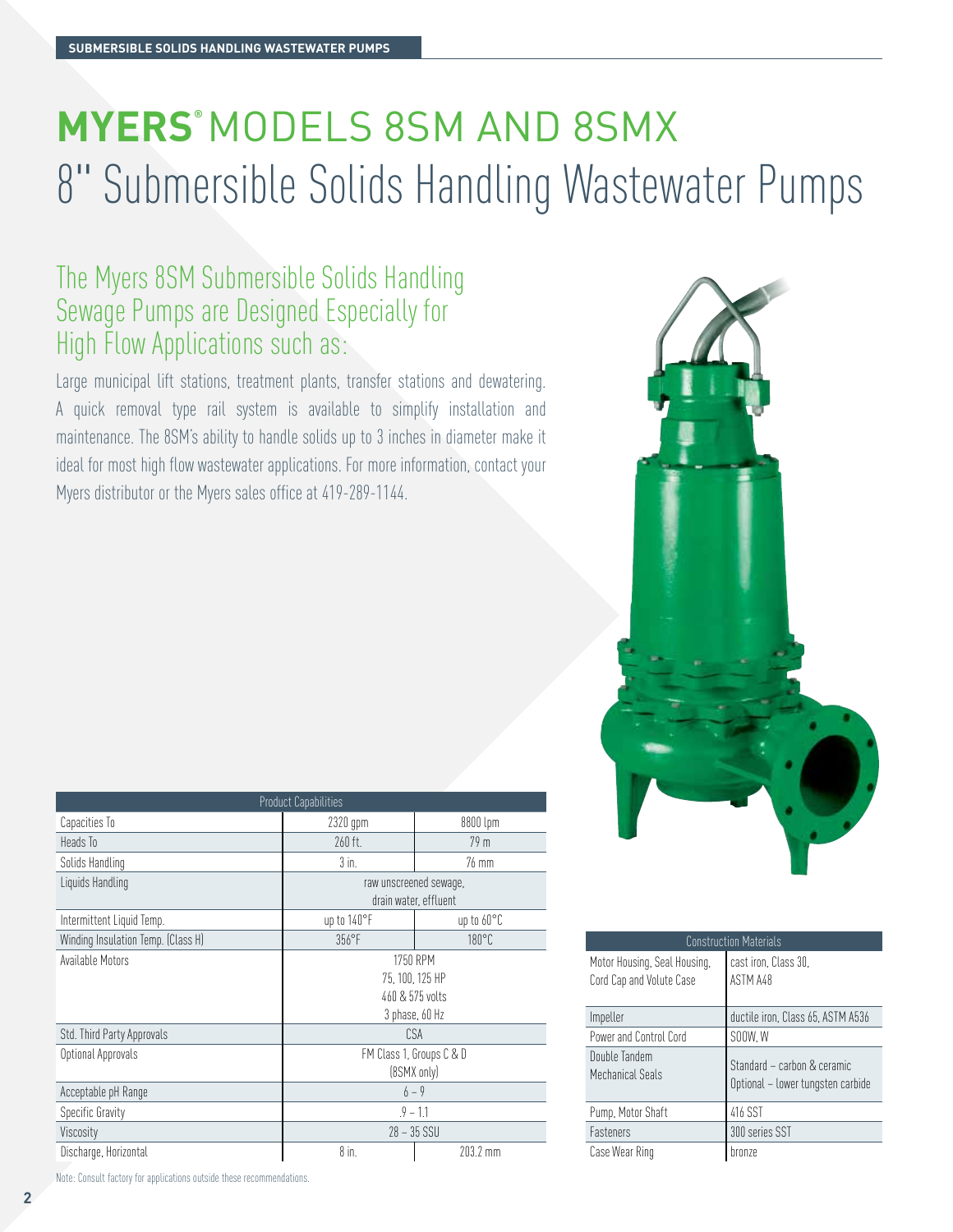# **Pump Features and Applications**



## **A.** Cable Entry System

Cable jackets sealed with clamped, rubber grommet. Individual wires sealed with epoxy to prevent wicking in case of cable damage.

### **B.** Terminal Board

Provides easy connections from power and control cables to stator. Allows voltage change in field on dual winding motors.

## **C.** Heat Sensor on Motor Winding

Opens to de-energize motor starter if winding temperature reaches 150°C. Automatic reset.

## **D.** Motor Stator

Oil-filled for continuous lubrication of bearings and seals. Class H insulation.

#### **E.** Ball Bearings Upper and lower ball bearings.

#### **F.** Heavy 416 SST Shaft Reduces deflection from impeller radial

loads. Tapered and keyed to accept impeller.

**G.** Double Tandem Shaft Seals Protect motor, operate in clean oil.

#### **H.** Horizontal Discharge Volute Case 8" 125 lb. flange.

#### **I.** High Efficiency Impeller Two-vane, rounded port, solids handling design. Passes 3" spherical solids

#### **J.** Pump-out Vanes Help keep trash from seal, reduces pressure at seal faces.

#### **K.** Bronze Wearing Ring

Reduces bypass leakage and wear. Replaceable to restore original running clearances and pump efficiencies.

#### **L.** Dual Seal Leak Probes Detect water in seal housing. Activates warning light in control panel.

### High Efficiency Hydraulic Design Cuts Pumping Costs and Extends the Life of the Pump.

- Two-vane, rounded port impeller handles 3" solids with ease at high operating efficiencies.
- Produces high heads and flows.

## Durable Motor Will Deliver Many Years of Reliable Service.

- Class H insulation.
- Continuous duty/VFD rated.
- Oil-filled motor for maximum heat dissipation and constant bearing lubrication.
- Internal thermal overload protection.
- Double tandem shaft seals prevent sewage from entering motor.
- Internal seal leak probes warn of moisture entry.
- Triple sealed power and control cables.